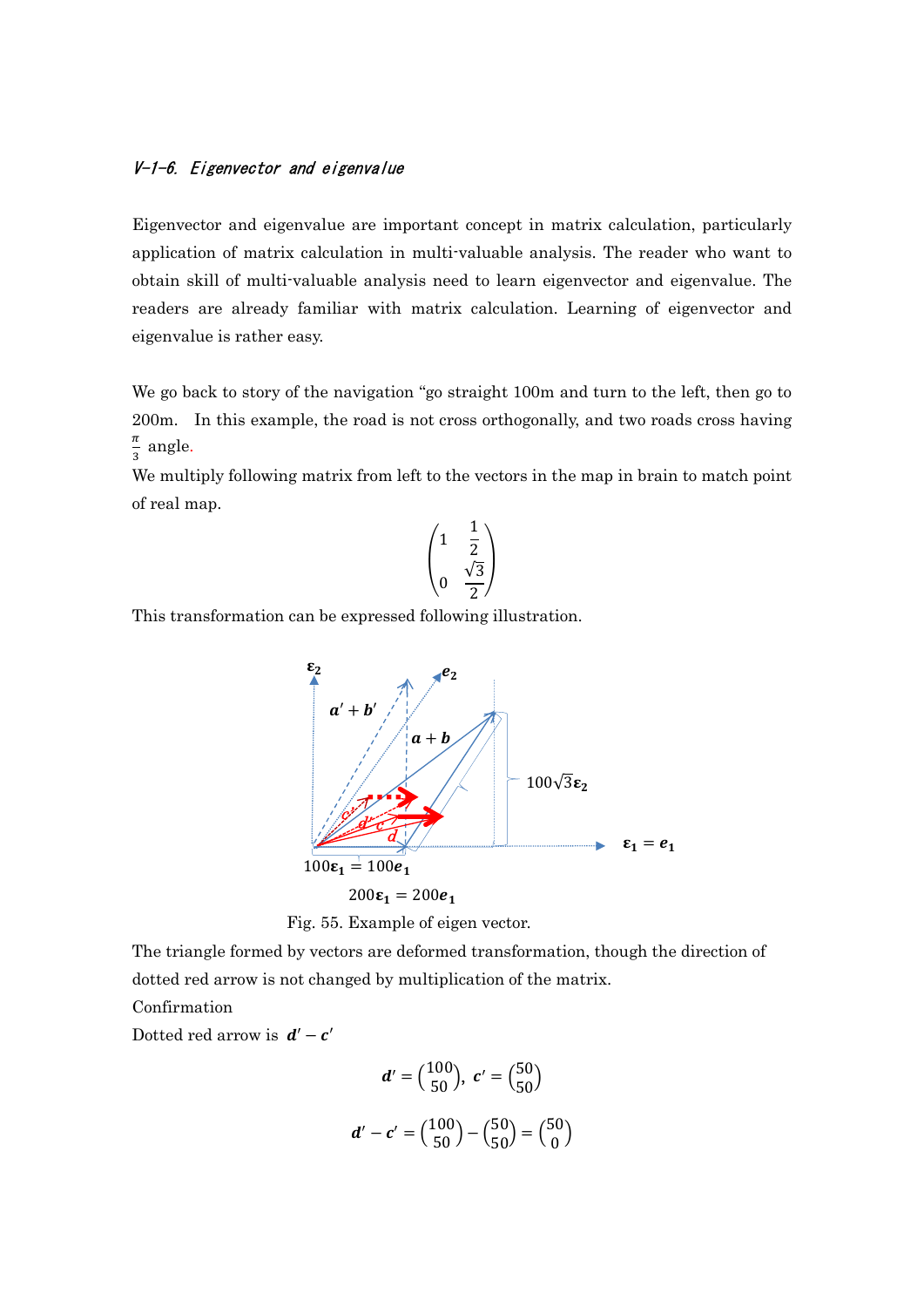$$
d = \begin{pmatrix} 1 & \frac{1}{2} \\ 0 & \frac{\sqrt{3}}{2} \end{pmatrix} d' = \begin{pmatrix} 1 & \frac{1}{2} \\ 0 & \frac{\sqrt{3}}{2} \end{pmatrix} \begin{pmatrix} 100 \\ 50 \end{pmatrix} = \begin{pmatrix} 125 \\ 25\sqrt{3} \end{pmatrix}
$$

$$
c = \begin{pmatrix} 1 & \frac{1}{2} \\ 0 & \frac{\sqrt{3}}{2} \end{pmatrix} c' = \begin{pmatrix} 1 & \frac{1}{2} \\ 0 & \frac{\sqrt{3}}{2} \end{pmatrix} \begin{pmatrix} 50 \\ 50 \end{pmatrix} = \begin{pmatrix} 75 \\ 25\sqrt{3} \end{pmatrix}
$$

$$
d - c = \begin{pmatrix} 125 \\ 25\sqrt{3} \end{pmatrix} - \begin{pmatrix} 75 \\ 25\sqrt{3} \end{pmatrix} = \begin{pmatrix} 50 \\ 0 \end{pmatrix}
$$

In this case, both direction and length were not changed. This a special case. The definition of eigenvector is no change in direction. The ratio of changes in length is eigenvalue. In this case eigenvalue is 1. Originally, eigen is German meaning characteristic or unique

Matrix formula of change in length and no change in direction is as follow

$$
\begin{pmatrix} a_{11} & a_{12} & \cdots & a_{1n} \\ a_{21} & a_{22} & \cdots & a_{2n} \\ \vdots & \vdots & \ddots & \vdots \\ a_{n1} & a_{n2} & \cdots & a_{nn} \end{pmatrix} \begin{pmatrix} x_1 \\ \vdots \\ x_n \end{pmatrix} = \lambda \begin{pmatrix} x_1 \\ \vdots \\ x_n \end{pmatrix}
$$

λ:eigen value

In the form of simultaneous equation

$$
a_{11}x_1 + a_{12}x_2 + \dots + a_{1n}x_n = \lambda x_1
$$
  

$$
a_{21}x_1 + a_{22}x_2 + \dots + a_{2n}x_n = \lambda x_2
$$
  
...

$$
a_{n1}x_1 + a_{n2}x_2 + \dots + a_{nn}x_n = \lambda x_2
$$

Transposition right term to left

$$
\begin{pmatrix} a_{11} - \lambda & a_{12} & \cdots & a_{1n} \\ a_{21} & a_{22} - \lambda & \cdots & a_{2n} \\ \vdots & \vdots & \ddots & \vdots \\ a_{n1} & a_{n2} & \cdots & a_{nn} - \lambda \end{pmatrix} \begin{pmatrix} x_1 \\ \vdots \\ x_n \end{pmatrix} = \begin{pmatrix} 0 \\ \vdots \\ 0 \end{pmatrix}
$$

This means determinant of left side should be 0.

$$
\begin{vmatrix} a_{11} - \lambda & a_{12} & \cdots & a_{1n} \\ a_{21} & a_{22} - \lambda & \cdots & a_{2n} \\ \vdots & \vdots & \ddots & \vdots \\ a_{n1} & a_{n2} & \cdots & a_{nn} - \lambda \end{vmatrix} = 0
$$

Formula 57

Formula 57 is equation to calculate eigenvalue. The name of the formula is characteristic equation. We can obtain  $\lambda$  by characteristic equation. From this equation, it is obvious that  $n \times n$  matrix has *n* eigen values, though they not always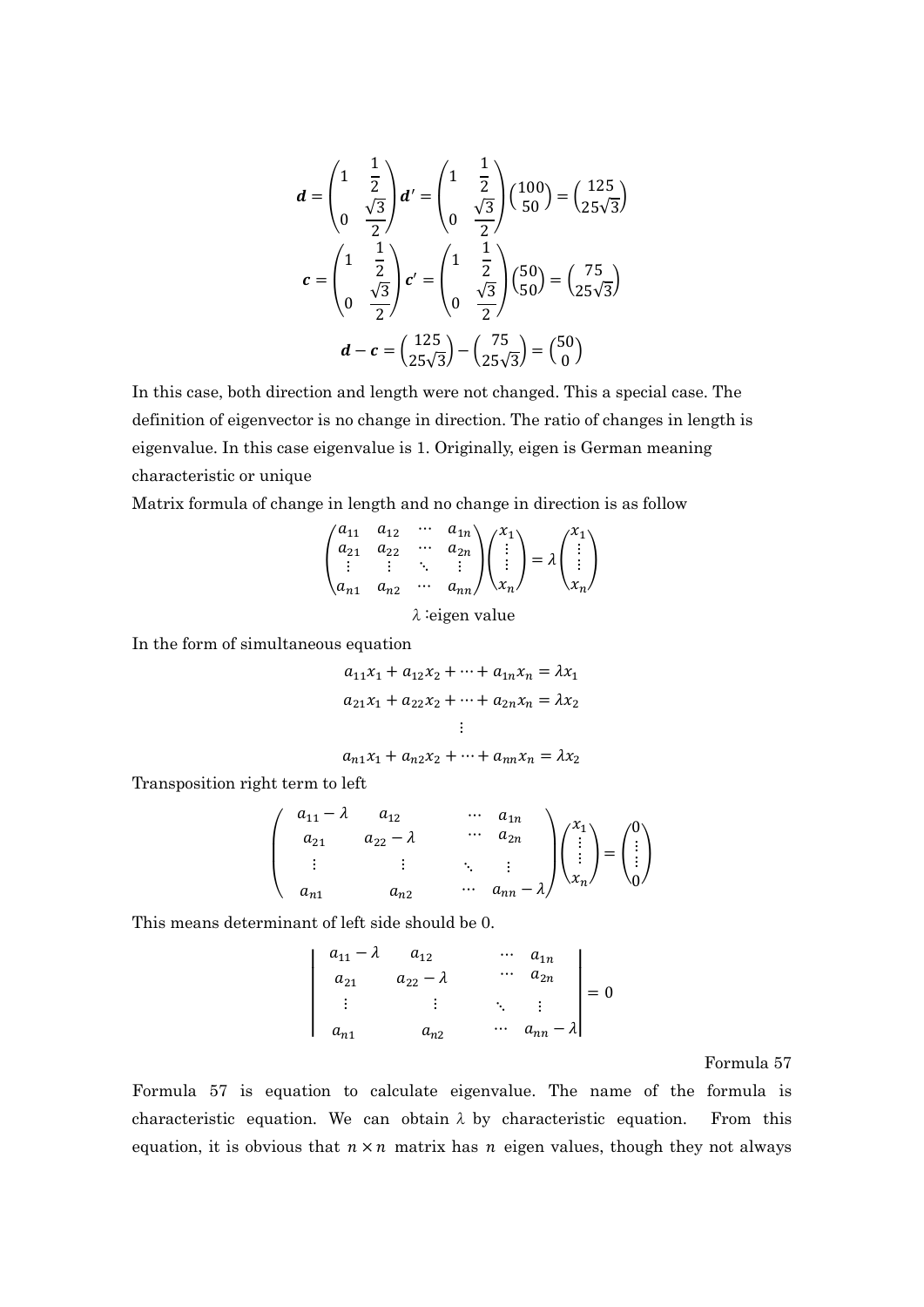real number. When multiple root exists the number of eigen value decrease by number of multiple roots. Eigenvector not always exists in the space of matrix. Sometimes it exists in new dimension. The matrix lining up eigen values on diagonal line is eigenvalue matrix and expressed by  $\Lambda$  (lambda not A).

$$
\boldsymbol{\Lambda} = \begin{pmatrix} \lambda_1 & 0 & \cdots & 0 \\ 0 & \lambda_2 & \cdots & 0 \\ \vdots & \vdots & \ddots & \vdots \\ 0 & 0 & \cdots & \lambda_n \end{pmatrix}
$$

$$
\lambda_1 \ge \lambda_2 \ge \cdots \ge \lambda_n
$$

Eigenvectors are obtainable by solving following equation from the definition of eigen vector.

$$
\begin{pmatrix}\n a_{11} & a_{12} & \cdots & a_{1n} \\
 a_{21} & a_{22} & \cdots & a_{2n} \\
 \vdots & \vdots & \ddots & \vdots \\
 a_{n1} & a_{n2} & \cdots & a_{nn}\n\end{pmatrix}\n\begin{pmatrix}\n x_1 \\
 \vdots \\
 x_n\n\end{pmatrix}\n=\n\lambda\n\begin{pmatrix}\n x_1 \\
 \vdots \\
 x_n\n\end{pmatrix}
$$

When we implement the solution of above equation, we will face a confusion. This confusion comes from the nature of vector. Vector is not scalar. Vectors obtained by multiplication of scalar to eigenvector is eigen vectors. Solution is given as relation of components on vectors. The author exemplifies the form of the solution in the story of guidance.

$$
\begin{vmatrix}\n1-\lambda & \frac{1}{2} \\
0 & \frac{\sqrt{3}}{2}-\lambda\n\end{vmatrix} = 0
$$
\n
$$
(1-\lambda)\left(\frac{\sqrt{3}}{2}-\lambda\right) = 0
$$
\n
$$
\lambda = 1, \quad \lambda = \frac{\sqrt{3}}{2}
$$

This case is particularly unique. When we put  $\lambda = 1$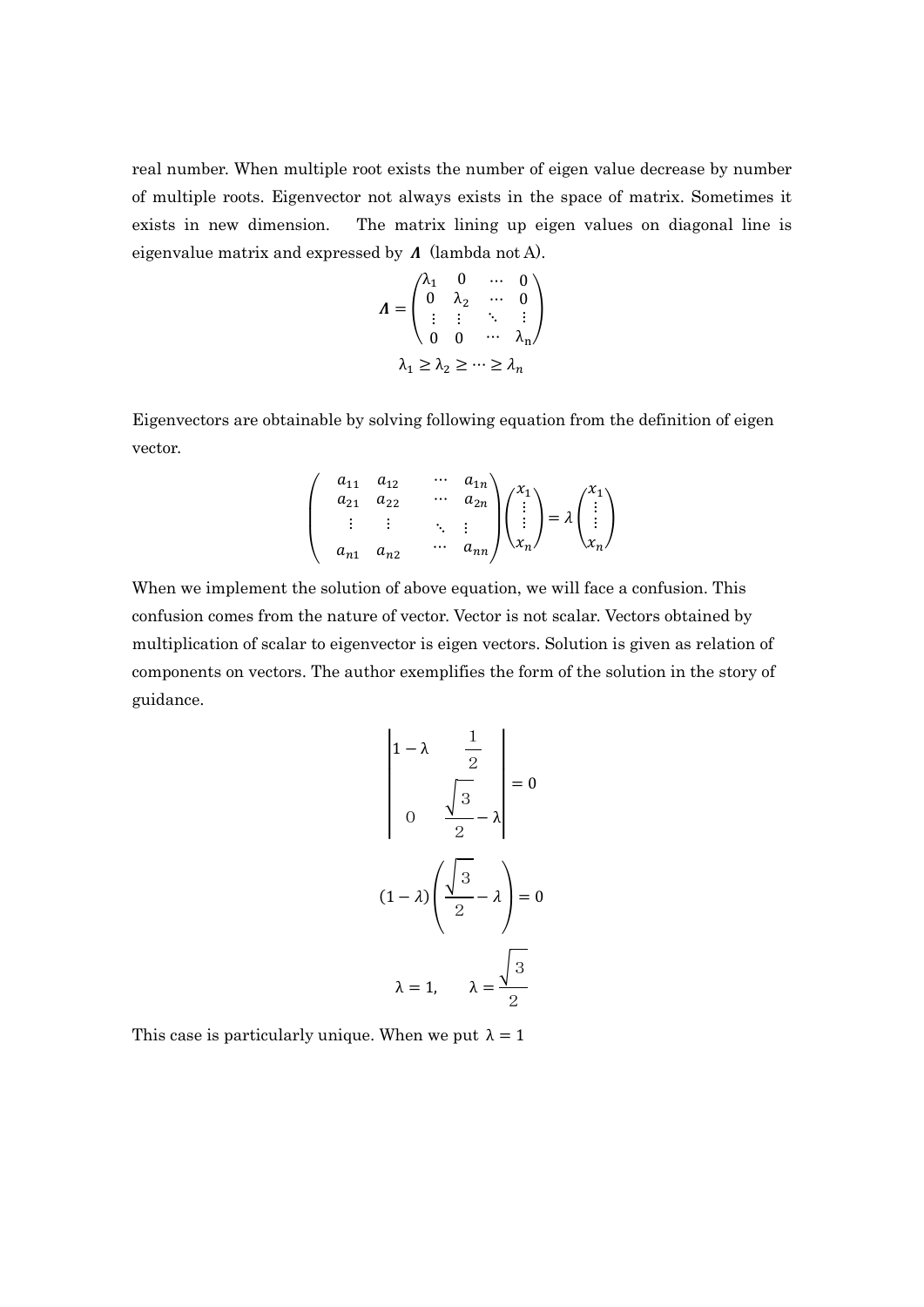$$
\begin{pmatrix} 1 & \frac{1}{2} \\ & \frac{1}{3} \\ 0 & \frac{\sqrt{3}}{2} \end{pmatrix} \begin{pmatrix} x_1 \\ x_2 \end{pmatrix} = \begin{pmatrix} x_1 \\ x_2 \end{pmatrix}
$$

$$
x_1 + \frac{1}{2}x_2 = x_1
$$

$$
\frac{\sqrt{3}}{2}x_2 = x_2
$$

From both

 $x_2 = 0, x_1$ : arbitrary real number

This can be expressed as follow

$$
\binom{t}{0} = t \binom{1}{0}
$$

The other eigenvector belonging  $\lambda = \frac{\sqrt{3}}{2}$ 2

$$
\begin{pmatrix} 1 & \frac{1}{2} \\ & \frac{1}{2} \\ 0 & \frac{\sqrt{3}}{2} \end{pmatrix} \begin{pmatrix} x_1 \\ x_2 \end{pmatrix} = \frac{\sqrt{3}}{2} \begin{pmatrix} x_1 \\ x_2 \end{pmatrix}
$$

$$
x_1 + \frac{1}{2} x_2 = \frac{\sqrt{3}}{2} x_2
$$

$$
\frac{\sqrt{3}}{2} x_2 = \frac{\sqrt{3}}{2} x_2
$$

$$
x_1 = \frac{\sqrt{3} - 1}{2} x_2
$$

$$
t \left( \frac{\sqrt{3} - 1}{2} \right)
$$

t: arbitrary real number

From this calculation we could confirm accuracy of our impression from figure 52 that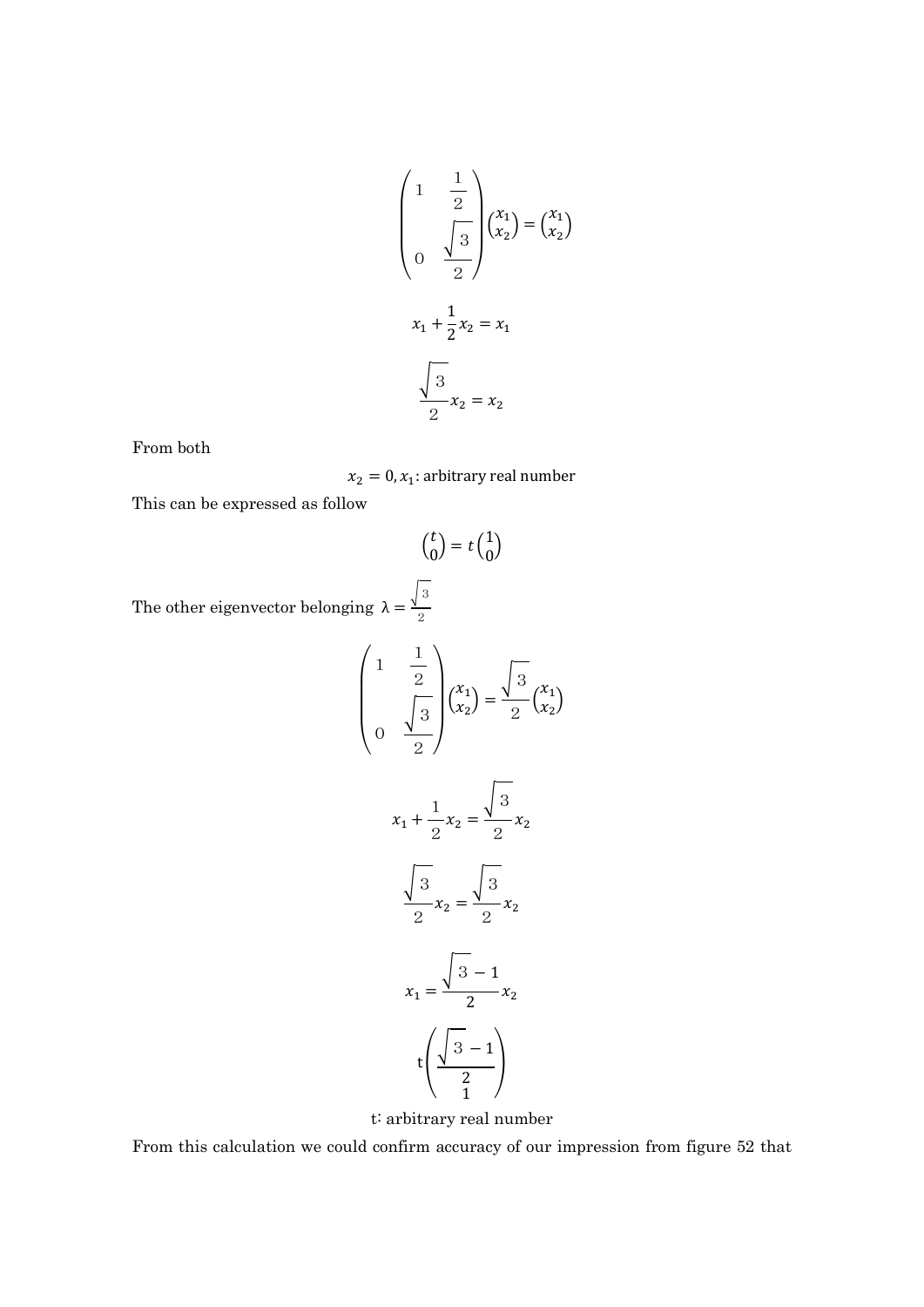the vector parallel to  $x_1$  axis is not changed in direction by multiplication of the matrix. More accurately, parallel vectors with following two arrows are not changed by the multiplication of the matrix.





Above example is too unique. More general example is as follow.

$$
A = \begin{pmatrix} 5 & -6 \\ 2 & -2 \end{pmatrix}
$$

Eigenvalue

$$
\begin{vmatrix} 5 - \lambda & -6 \\ 2 & -2 - \lambda \end{vmatrix}
$$
  
=  $(5 - \lambda)(-2 - \lambda) + 12$   
=  $\lambda^2 - 3\lambda - 10 + 12$   
=  $(\lambda - 2)(\lambda - 1) = 0$   
 $\lambda = 2 \text{ or } \lambda = 1$   
 $\begin{pmatrix} 5 & -6 \\ 2 & -2 - \lambda \end{pmatrix} \begin{pmatrix} x_1 \\ x_2 \end{pmatrix} = \lambda \begin{pmatrix} x_1 \\ x_2 \end{pmatrix}$ 

Eigenvector belonging in eigenvalue  $\lambda = 2$ 

$$
{5 \t-6 \choose 2} {x_1 \choose x_2} = 2 {x_1 \choose x_2}
$$
  
\n
$$
5x_1 - 6x_2 = 2x_1
$$
  
\n
$$
2x_1 - 2x_2 = 2x_2
$$
  
\n
$$
2x_2 = x_1
$$

The eigenvector belonging in  $\lambda = 2$  is

 $t\binom{2}{1}$  $\binom{2}{1}$ 

Eigenvector belonging in eigenvalue  $\lambda = 1$